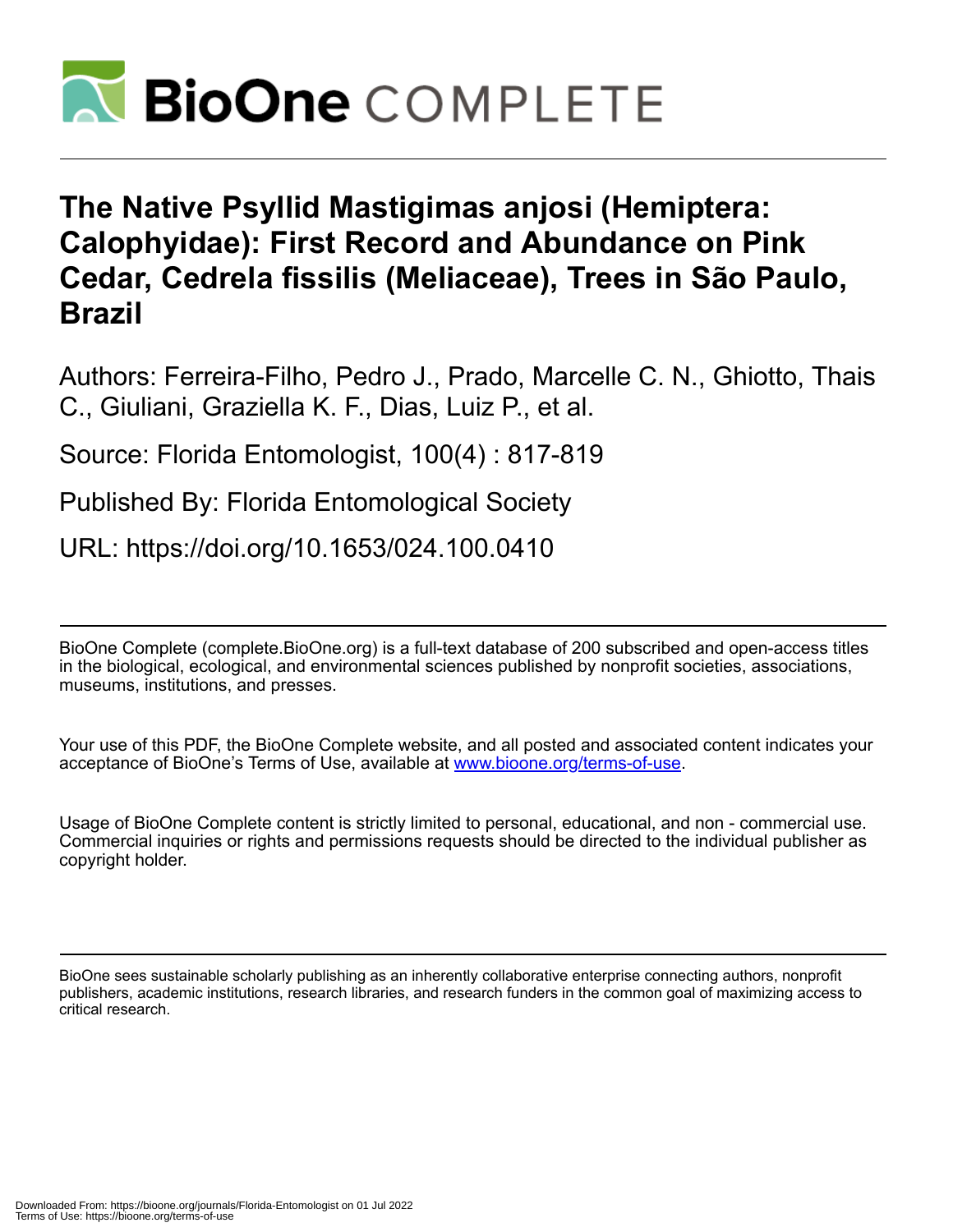# **The native psyllid** *Mastigimas anjosi* **(Hemiptera: Calophyidae): first record and abundance on pink cedar,**  *Cedrela fissilis* **(Meliaceae), trees in São Paulo, Brazil**

Pedro J. Ferreira-Filho<sup>1,</sup>\*, Marcelle C. N. Prado<sup>1</sup>, Thais C. Ghiotto<sup>1</sup>, Graziella K. F. Giuliani<sup>,</sup> Luiz P. Dias<sup>,</sup> Matheus M. Silva<sup>,</sup> Julio C. Guerreiro<sup>2</sup>, José C. Zanuncio<sup>,</sup>

Pink cedar, *Cedrela fissilis* Vell. (Meliaceae), is endemic to the Brazilian Atlantic Forest, and is found in much of the interior of Brazil, under both dry and wet conditions (Pinheiro et al. 1990; Lisboa 1994). It is also found widely in Central and South America (Carvalho 2003). This plant has slow growing, dense, and hard wood, and since 1998 has been included on the List of Threatened Species (IUCN 2016). *Cedrela fissilis* can be heavily damaged by the mahogany shoot borer, *Hypsipyla grandella* Zeller (Lepidoptera: Pyralidae), which slows its development (Pereira et al. 2016). The purpose of this study was to identify and report on the occurrence of psyllids observed on pink cedar plants in the region of Sorocaba (23.5778 °S and 47.5216 °W), São Paulo State, Brazil.

Twenty insects were collected in January 2016, packed in bottles with 70% alcohol and sent to Dr. Daniel Burckhardt of Naturhistorisches Museum, Basel, Switzerland for identification. A survey of these psyllids and of its natural enemies were carried out on 2 *C. fissilis* plants, each with one trap consisting of yellow plastic cards with adhesive on both sides and a capture area of 100 cm<sup>2</sup> on each side (Ferreira-Filho et al. 2008). Each trap was attached to a *C. fissilis* plant, at approximately 2.5 m height.

A total of 7 samples were collected from each tree, at approximately 15 d intervals. The traps were replaced, wrapped in transparent plastic film to avoid damage to the insects captured, and labelled. The traps were stored at 0 °C until tabulating the psyllids and potential natural enemies. The insects were tabulated using a stereoscopic microscope with 10X magnification.

Infested leaves were yellowish, covered with sooty mold, and displayed early leaf drop when supporting immature and adult psyllids in the field (Fig. 1A, B, C, D). A total of 382 psyllids were collected in the sticky traps, consisting of 249 males and 133 females, from Aug to Nov 2015, with the highest numbers captured in Aug.

The psyllids were identified as *Mastigimas anjosi* Burckhardt, Queiroz D., Queiroz E., Andrade, Zanol, Rezende & Kotrba (Hemiptera: Psylloidea: Calophyidae), which are native to Brazil. In general appearance, they are similar to a small cicada, with the females measuring 4.8 to 5.5 mm and the males 4.2 to 5.0 mm (Fig. 1E, F). This psyllid was described in commercial plantations of *Toona ciliata* M. Roem. var. *australis* (Meliaceae) in Brazil (Burckhardt et al. 2011) causing rolling,

deformation of the leaves, chlorosis, spotting, and necrosis of the foliage (Costa et al. 2015).

*Mastigimas anjosi* has been reported from Bananal (São Paulo), Colombo (Paraná), Florestal and Ouro Branco in 2008 and 2009 (Burckhardt et al. 2011), from Conselheiro Lafaiete (Minas Gerais) in 2009 on *T. ciliata* plants (Queiroz et al. 2013), and from Lavras (Minas Gerais) in 2010 (Burckhardt et al. 2011) and Curitiba (Paraná) in 2013 on *C. fissilis* plants (Queiroz et al. 2013). *Mastigimas* spp. affect plants of the genera *Cedrela* and *Toona* and have wide geographical distribution. They are found from Mexico, Central America and the Caribbean, south to Brazil and Bolivia (Hodkinson 1989; Burckhardt et al. 2013). *Mastigimas anjosi* has five instars, with the nymphs light greenish-yellow in color on most of its body. The adult has stripes and brown spots on the abdomen and membranous wings, and brown wing venation (Burckhardt et al. 2011; Queiroz et al. 2013).

 We observed *Cycloneda sanguinea* L. (Coleoptera: Coccinellidae) larvae and *Atopozelus opsimus* Elkins (Hemiptera: Heteroptera: Reduviidae) nymphs and adults preying on immatures of *M. anjosi* on *C. fissilis* leaflets. In addition, flower fly larvae (Diptera: Syrphidae) and lacewing (Neuroptera: Chrysopidae) eggs and adults were observed near the colonies of this psyllid on *T. ciliata* trees in Minas Gerais State, Brazil (Queiroz et al. 2013; Costa et al. 2015). *Psyllaephagus trioziphagus* Howard (Hymenoptera: Encyrtidae) has been observed to parasitize immature *M. anjosi* and, although not a specific parasitoid, was reported as a possible control agent of this pest in Brazil (Costa et al. 2015).

In conclusion, *M. anjosi* can infest and damage *C. fissilis* trees, reducing the development of this plant in natural and restored areas in Brazil. Populations of this psyllid can be monitored using yellow sticky traps.

## **Acknowledgments**

The authors express their sincere thanks to Dr. Daniel Burckhardt of Naturhistorisches Museum, Basel, Switzerland for the identification of the species studied. To Conselho Nacional de Desenvolvimento Científico e Tecnológico (CNPq) and the Fundação de Amparo à Pesquisa do

<sup>1</sup> Departamento de Ciências Ambientais, Universidade Federal de São Carlos, 18052-780, Sorocaba, São Paulo, Brasil, E-mail: pedrojf@ufscar.br (P.J.F.-F.),

marcellecprado@gmail.com (M.C.N.P.), thais.ghiotto@hotmail.com (T.C.G.), graziella.giuliani@outlook.com (G.K.F.G.), luiz.philippe\_dias@yahoo.com.br (L.P.D.), mattheuz@msn.com (M.M.S)

<sup>2</sup> Departamento de Agronomia, Centro de Ciências Biológicas, Universidade Estadual de Maringá, 87507-190, Umuarama, Paraná, Brasil, E-mail: juliocguerreiro@yahoo.com.br (J.C.G)

<sup>3</sup> Departamento de Entomologia/BIOAGRO, Universidade Federal de Viçosa, 36570-900, Viçosa, Minas Gerais, Brasil, E-mail: zanuncio@ufv.br (J.C.Z.) \*Corresponding author; E-mail: pedrojf@ufscar.br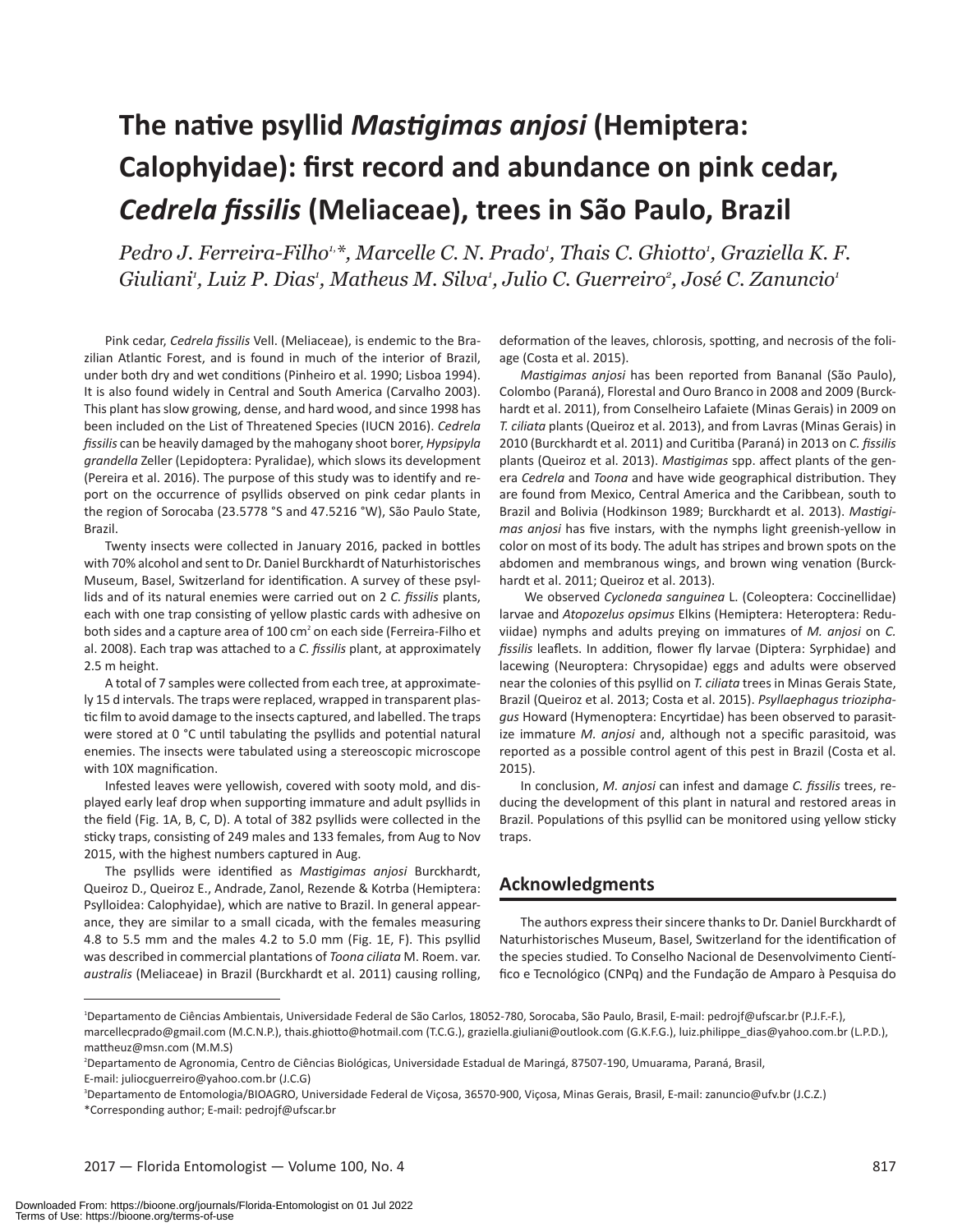

**Fig. 1.** *Cedrela fissilis* (Meliaceae) leaf showing (A) infestation *Mastigimas anjosi* (Hemiptera: Calophyidae) on the abaxial surface, and (B) closer view of immatures and adults heavily infesting a leaf. *Mastigimas anjosi* eggs (C), fifth instar (D), male (E) and female (F). Sorocaba, São Paulo State, Brazil.